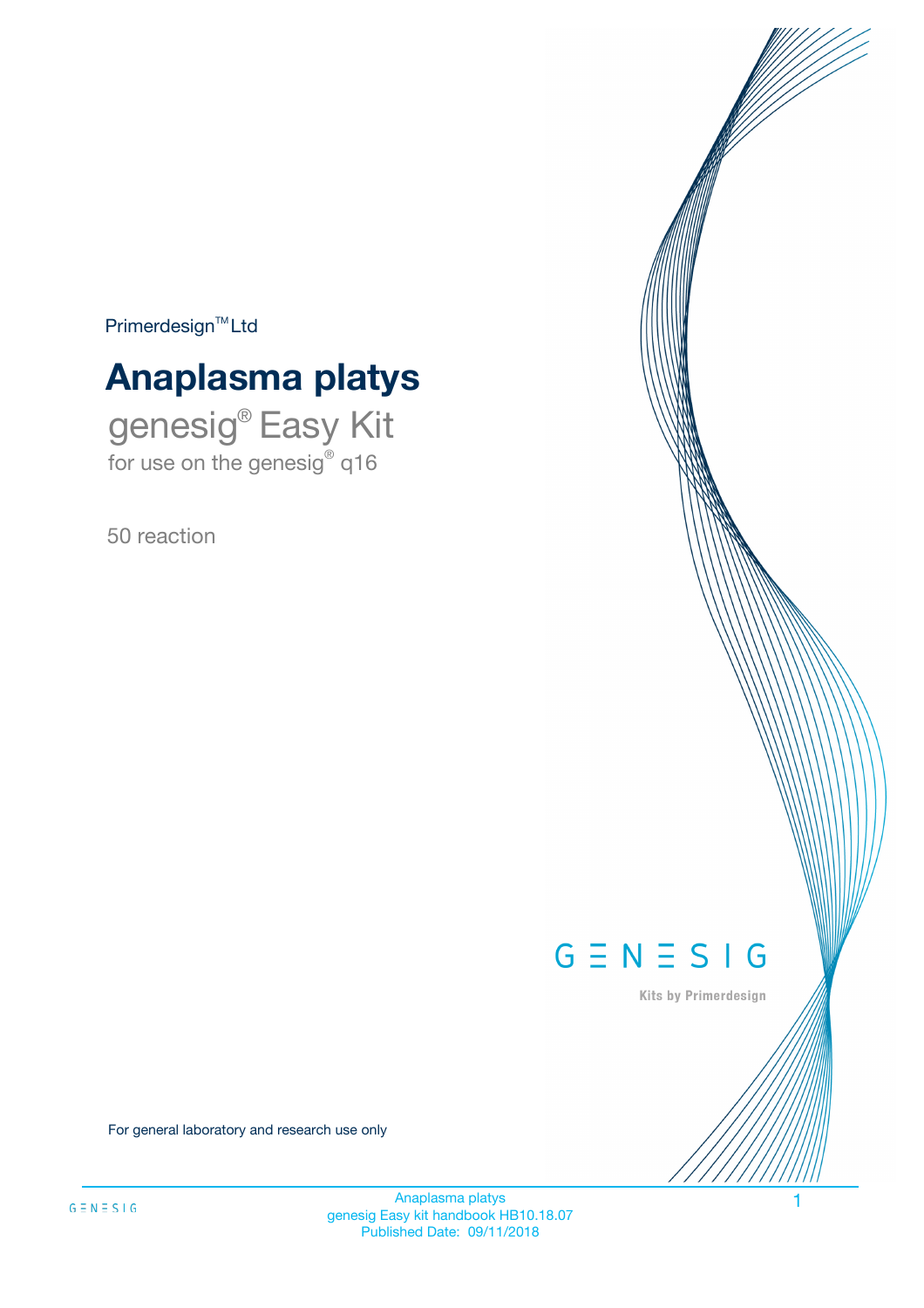# genesig® Easy: at a glance guide

#### **For each DNA test**

| Component                  | <b>Volume</b> | Lab-in-a-box pipette |  |
|----------------------------|---------------|----------------------|--|
| Path-A.platys reaction mix | $10 \mu$      |                      |  |
| <b>Your DNA sample</b>     | 10 µl         |                      |  |

#### **For each positive control**

| Component                  | Volume          | Lab-in-a-box pipette |  |
|----------------------------|-----------------|----------------------|--|
| Path-A.platys reaction mix | 10 <sub>µ</sub> |                      |  |
| Positive control template  | $10 \mu$        |                      |  |

#### **For each negative control**

| Component                  | <b>Volume</b>   | Lab-in-a-box pipette |  |
|----------------------------|-----------------|----------------------|--|
| Path-A.platys reaction mix | 10 <sub>µ</sub> |                      |  |
| <u>Water</u>               | 10 <sub>µ</sub> |                      |  |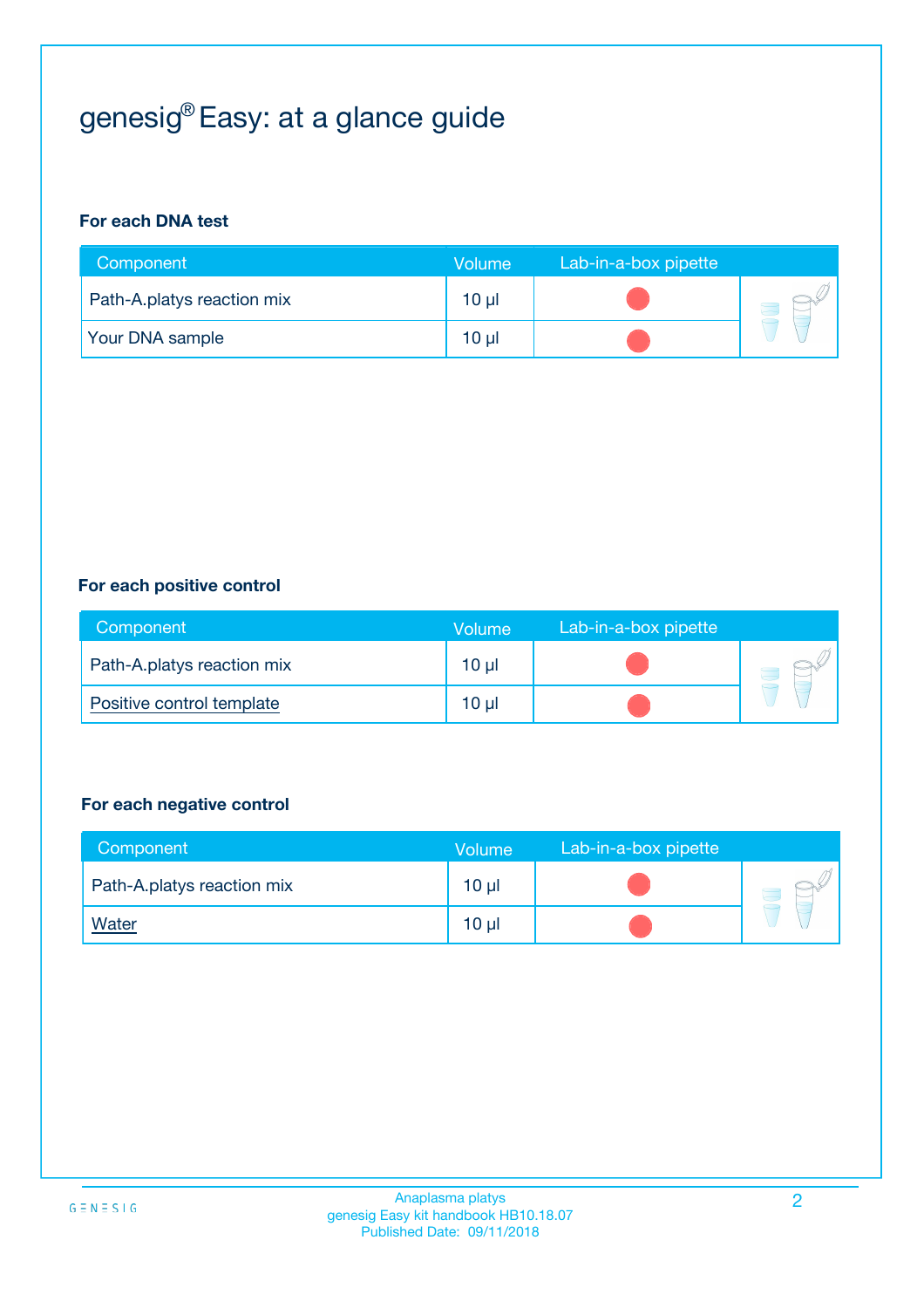# Kit Contents



## Reagents and equipment to be supplied by the user

#### **genesig® q16 instrument**

#### **genesig® Easy Extraction Kit**

This kit is designed to work well with all processes that yield high quality RNA and DNA but the genesig Easy extraction method is recommended for ease of use.

#### **genesig® Lab-In-A-Box**

The genesig Lab-In-A-Box contains all of the pipettes, tips and racks that you will need to use a genesig Easy kit. Alternatively if you already have these components and equipment these can be used instead.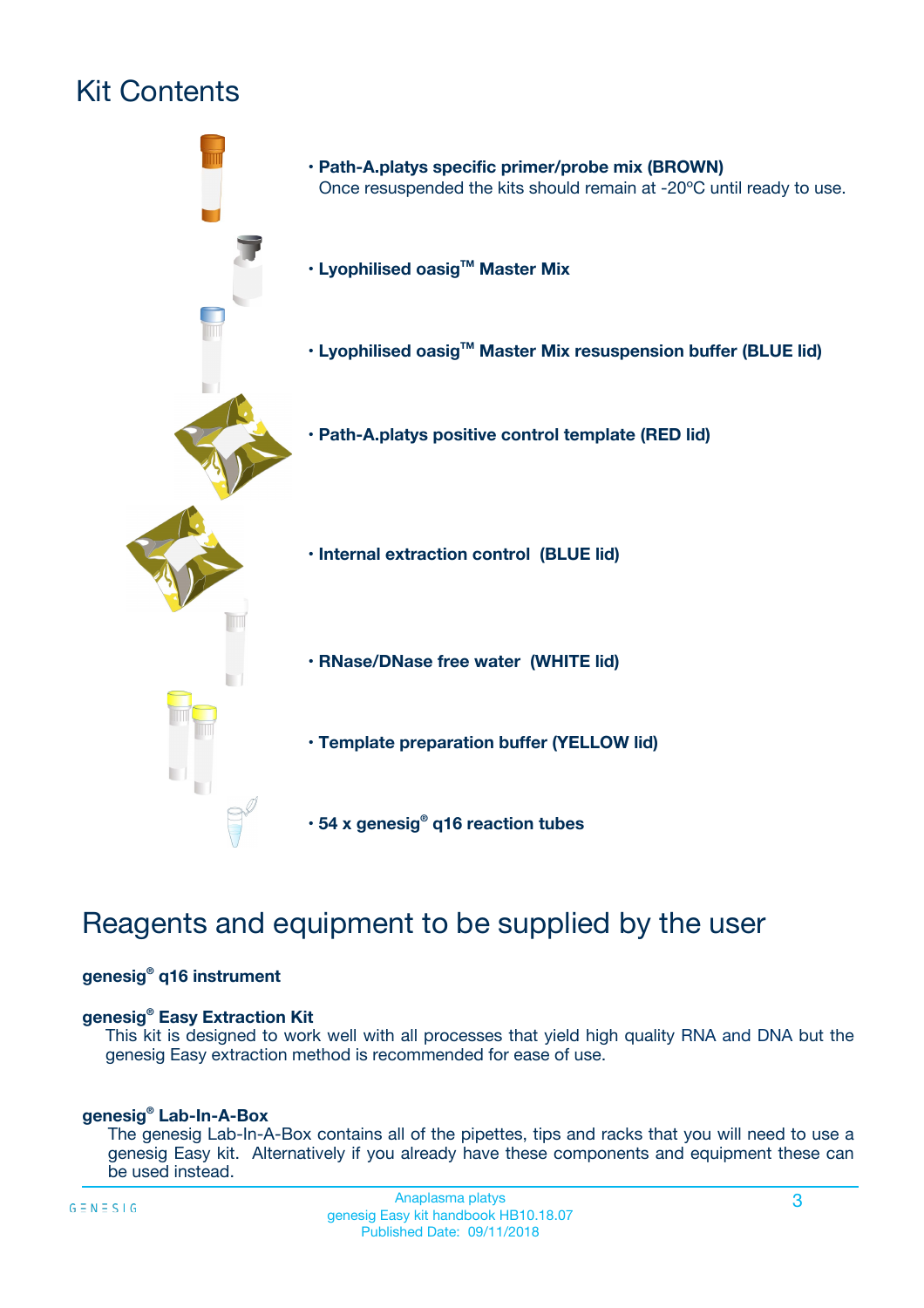## Step-by-step guide

## 1. Create your reaction mix



Use the blue pipette to transfer 500µl**\*** of the oasig Master Mix resuspension buffer into the tube of lyophilised oasig Master Mix and mix well by gently swirling. Then transfer all of that master mix into the brown tube labelled Path-A.platys primers/probe.

**\***Transfering 525µl of the oasig Master Mix resuspension buffer to your oasig Master Mix (instead of the 500µl recommended above) will enable you to take full advantage of the 50 reactions by accounting for volume losses during pipetting. In order to do so with the genesig Easy fixed volume pipettes use 1x blue, 2x red and 1x grey pipettes to make the total volume. Please be assured that this will not adversely affect the efficiency of the test.

Cap and shake tube to mix. A thorough shake is essential to ensure that all components are resuspended. **Failure to mix well can produce poor kit performance.**

Leave to stand for 5 minutes. Now your reaction mix is ready to use.

Store the reaction mix in the freezer from hereon.

#### Top tip

- Ensure that the reaction mix is mixed thoroughly before each use by shaking.
- **•** Once resuspended do not expose genesig Easy kit to temperatures above -20°C for longer than 30 minutes at a time.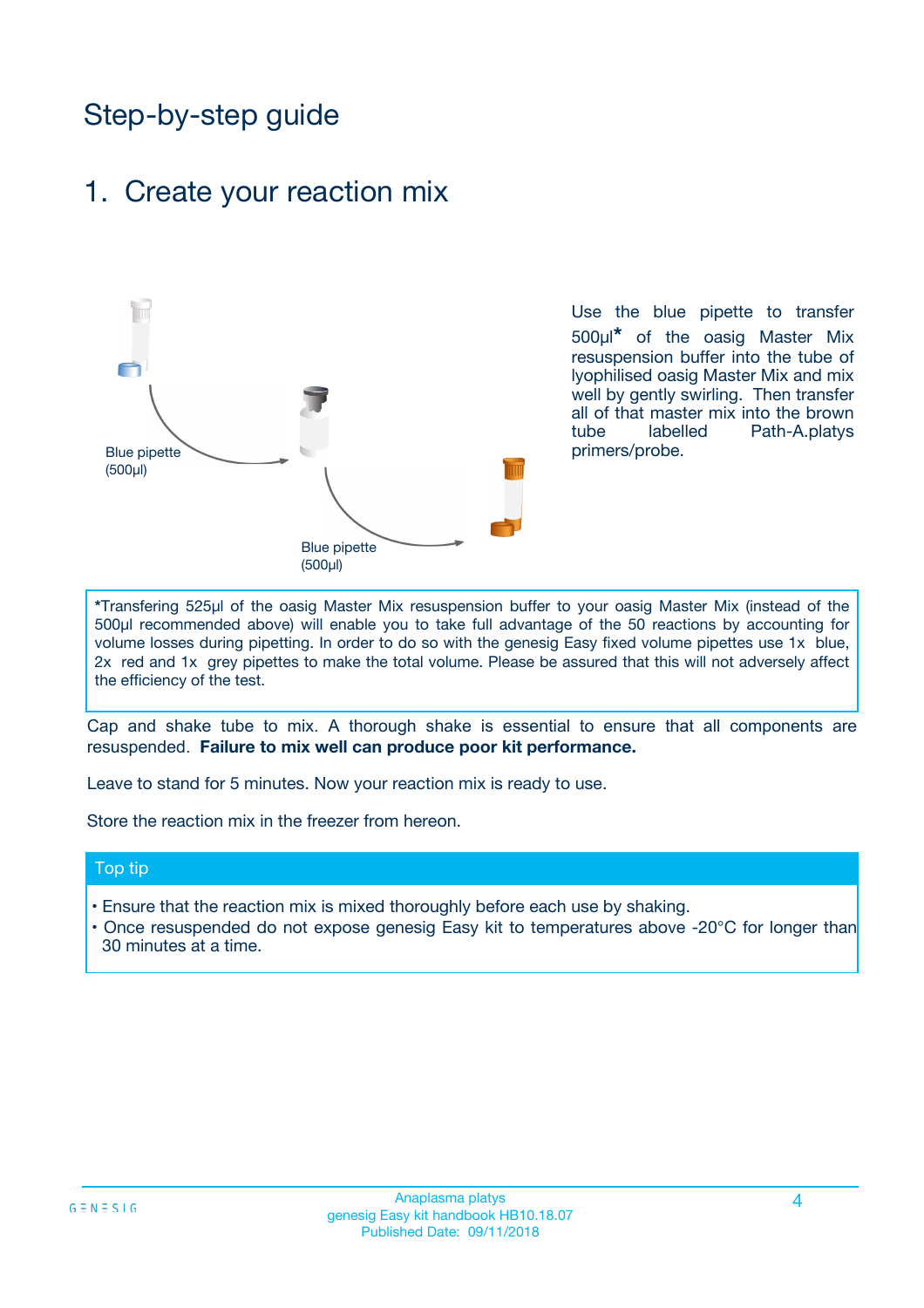# 2. Internal extraction control



Use the blue pipette to transfer 1000µl (2 x 500µl) of template preparation buffer into the Internal Extraction Control DNA tube. Cap and shake tube to mix.

Your kit contains Internal Extraction Control . This is added to your biological sample at the beginning of the extraction process. It is extracted along with the from your target of interest. The q16 will detect the presence of this Internal Extraction Control at the same time as your target. This is the ideal way to show that your extraction process has been successful.

#### **If you are using an alternative extraction kit:**

Use the red pipette to transfer 10µl of Internal Extraction Control DNA to your sample **after** the lysis buffer has been added then follow the rest of the extraction protocol.

#### **If you are using samples that have already been extracted:**

Use the grey pipette to transfer 5µl of Internal Extraction Control DNA to your extracted sample.

### 3. Add reaction mix to all reaction tubes



For every reaction to be run, use the red pipette to add 10µl of your Path-A.platys reaction mix to every tube.

#### Top tip

- Always pipette the reaction mix directly into the bottom of the tube.
- You can label the tube lids to aid your reaction setup but avoid labelling tube sides.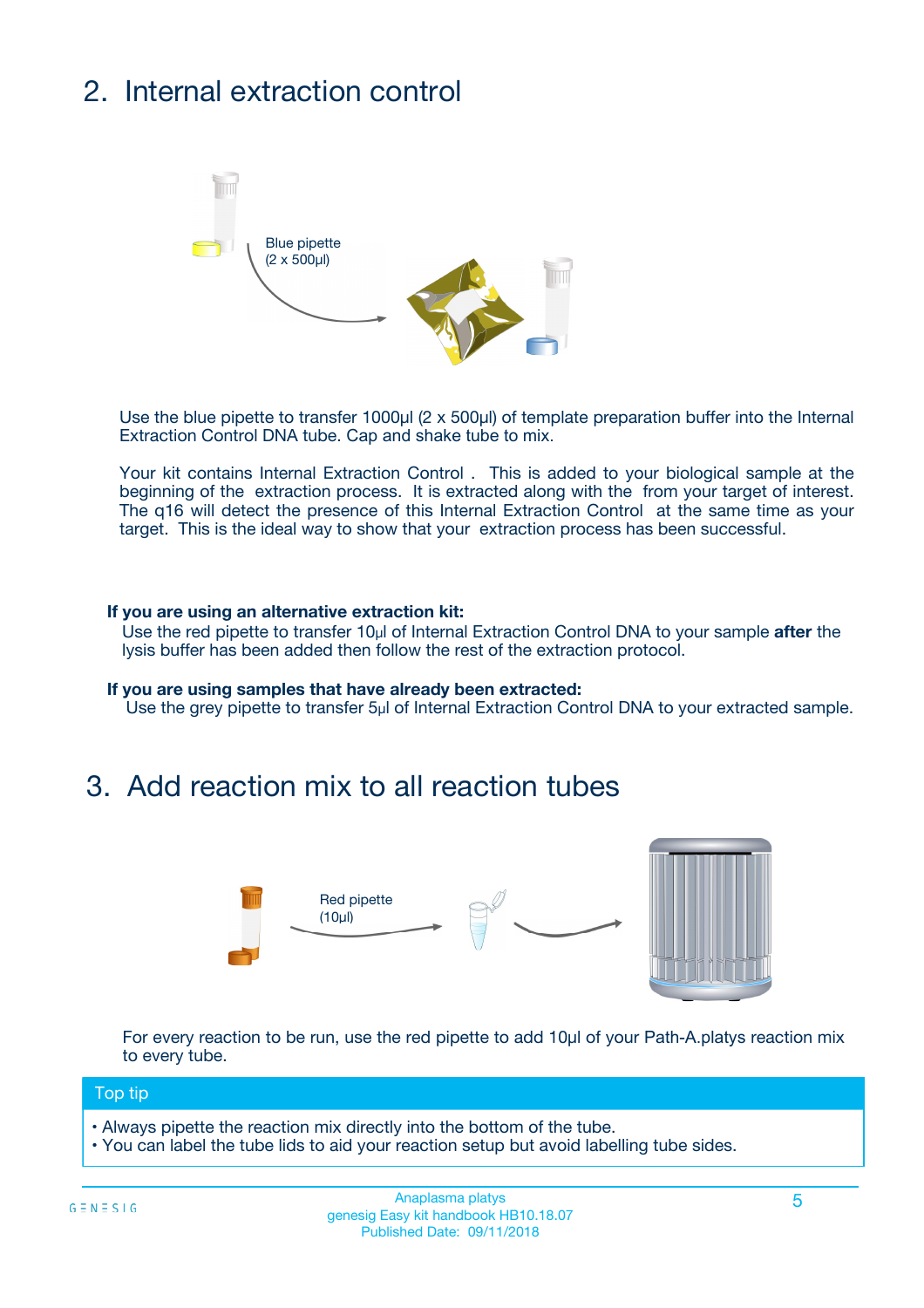## 4. Negative control



For each test you will require a negative control. Instead of , water is used. This sample should typically prove negative thus proving that all of your positive samples really are positive.

To create a negative control reaction simply use the red pipette to add 10µl of the water to the required reaction tubes. Close these tubes after adding the water.

Because some genesig kit targets are common in the environment you may occasionally see a "late" signal in the negative control. The q16 software will take this into account accordingly.

#### Top tip

**•** Always add the water to the side of the tube to reduce the introduction of bubbles.

### 5. Set up a test



For each sample you wish to analyse, use the red pipette to add 10µl of your DNA sample to the required reaction tubes. Close these tubes after adding the sample. Always change pipette tips between samples.

#### Top tip

**•** Always add the DNA sample to the side of the tube to reduce the introduction of bubbles.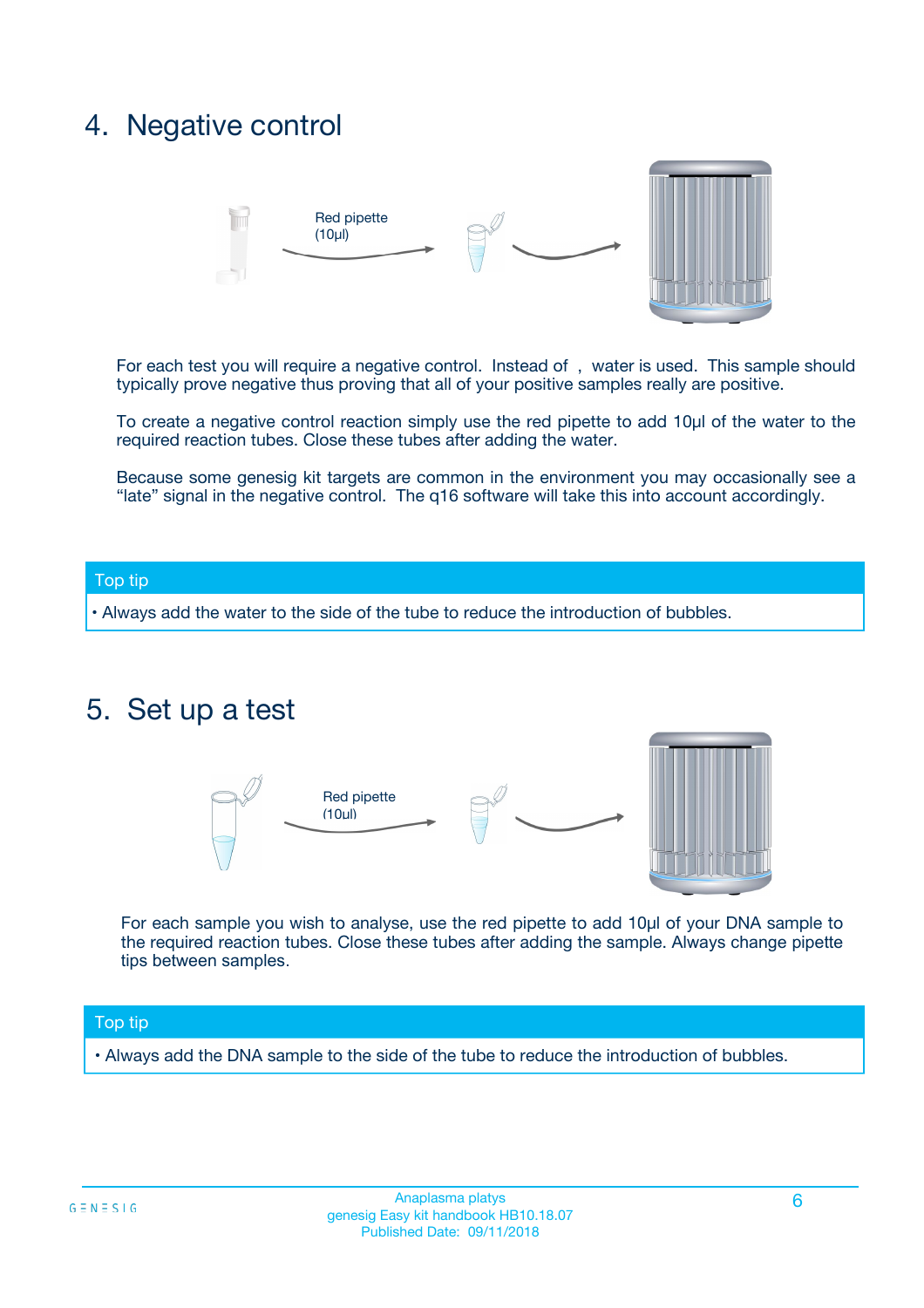## 6. Positive control



Use the blue pipette to transfer 1000µl (2 x 500µl) of template preparation buffer into the positive control template tube. Cap and shake tube to mix.

Each time you run a test you will require a positive control. This is a small portion of from your target of interest. It serves two purposes:

1. It will always test positive so it shows that everything is working as it should be.

2. The q16 software knows how much is present in the positive control. So it can automatically compare your sample of interest with the positive control to calculate the amount of target in your sample.

To create a positive control reaction, simply use 10µl of the positive control instead of your sample.



Take great care when setting up your positive control. The positive control template has the potential to give you a false positive signal in your other samples. Set positive controls up last after all other sample tubes are closed. Always change pipette tips between samples. You may even choose to set up positive controls in a separate room.

#### Top tip

**•** Always add the positive control to the side of the tube to reduce the introduction of bubbles.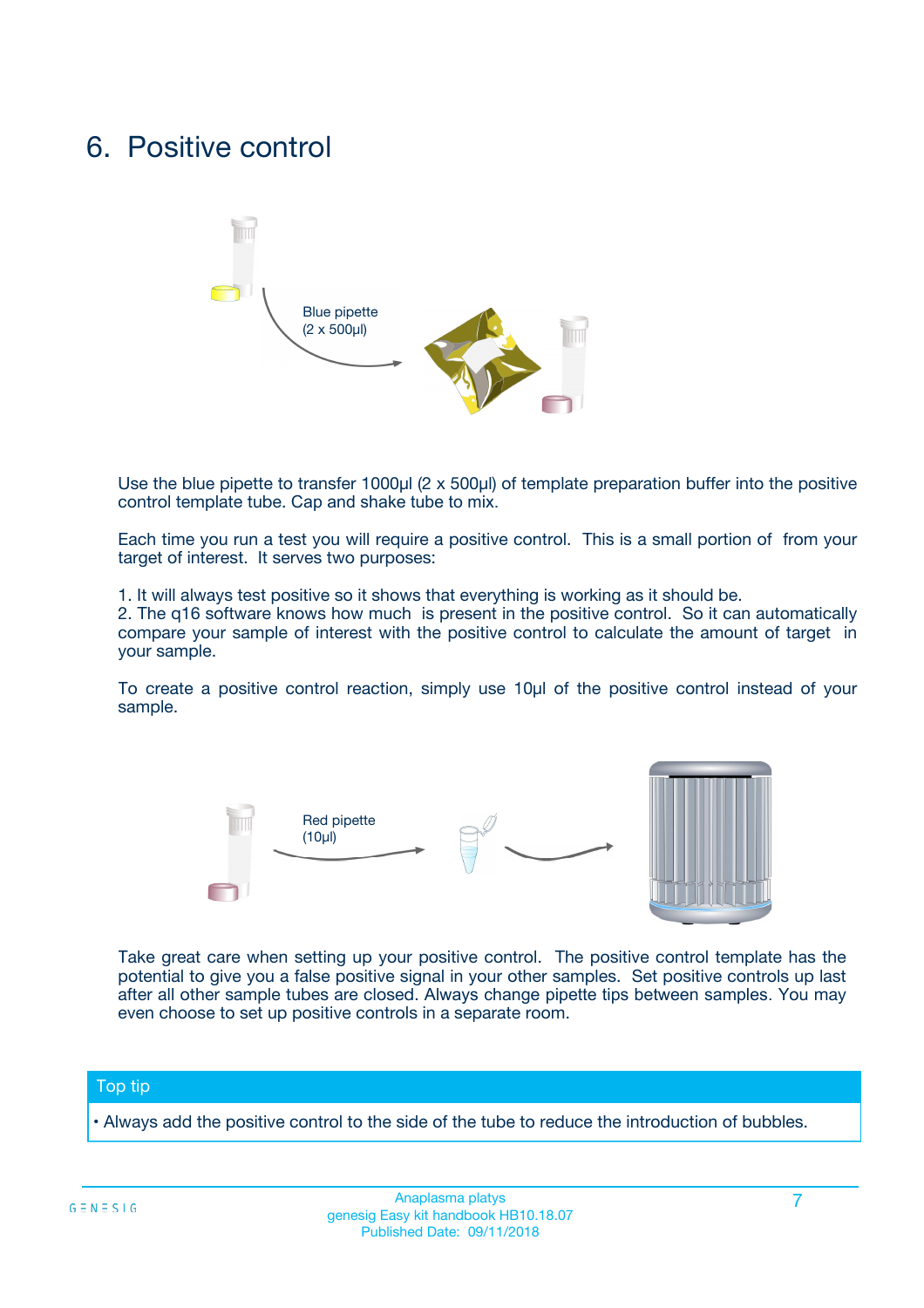# 7. Running the test

Place the tubes into the correct positions in your q16 as defined by the software, this may include positioning of empty tubes to ensure that the q16 lid is balanced. The run can then be started.

| genesig q16 PCR software - 1.2                                               |                                     | $\Box$                                                                                  |
|------------------------------------------------------------------------------|-------------------------------------|-----------------------------------------------------------------------------------------|
| Unsaved (New Experiment 2<br>$\vert \cdot \vert$<br><b>Open Experiments:</b> | <b>D</b> Open<br>Save<br>$\Box$ New | Save As<br><b>C</b> Close<br>$G \equiv N \equiv S \mid G$<br><b>&amp; Configuration</b> |
| Setup<br><b>Results</b><br><b>Stages:</b>                                    |                                     |                                                                                         |
| <b>Notes</b>                                                                 | Samples                             | <b>Tests</b>                                                                            |
| <b>Name and Details</b>                                                      | Color<br>Name                       | Note<br>Color<br>Note<br>Name                                                           |
| New Experiment 2017-10-26 11:06                                              | Sample 1                            | ع<br>条<br>Test 1                                                                        |
| Kit type: genesig® Easy Target Detection kit                                 | Sample 2                            |                                                                                         |
| Instrument Id.:                                                              | Sample 3                            | $\qquad \qquad \blacksquare$<br>$\qquad \qquad \blacksquare$                            |
| Run Completion Time:                                                         | Sample 4                            |                                                                                         |
| <b>Notes</b>                                                                 | Sample 5<br>A<br>v                  | $\triangle$<br>4<br>$\oplus$<br>₩                                                       |
| <b>Well Contents</b>                                                         |                                     | <b>Run</b>                                                                              |
| Pos.<br>Test                                                                 | Sample                              | <b>Run Status</b>                                                                       |
| Test 1<br>-1                                                                 | <b>Negative Control</b>             | $\blacktriangle$                                                                        |
| $\overline{2}$<br>Test 1                                                     | <b>Positive Control</b>             |                                                                                         |
| $\overline{\mathbf{3}}$<br>Test 1                                            | Sample 1                            | Show full log                                                                           |
| Test 1<br>$\overline{4}$                                                     | Sample 2                            |                                                                                         |
| 5<br>Test 1                                                                  | Sample 3                            | <b>Run Control</b>                                                                      |
| 6<br>Test 1                                                                  | Sample 4                            |                                                                                         |
| $\overline{7}$<br>Test 1                                                     | Sample 5                            |                                                                                         |
| 8                                                                            |                                     | $\triangleright$ Start Run<br>Abort Run                                                 |
| <b>JOD FURTY TUDE TO BUILDED IN</b>                                          |                                     | $\overline{\mathbf{v}}$                                                                 |

#### Top tip

- Before loading tubes into the q16, check for bubbles! Flick the bottom of the tubes to remove any bubbles that may have formed during the test setup.
- Apply centrifugal force with a sharp wrist action to ensure all solution is at the bottom of the reaction tube.
- When repeating a test you can use a previous file as a template by clicking 'open' then selecting File name > Files of Type > Experiment file as template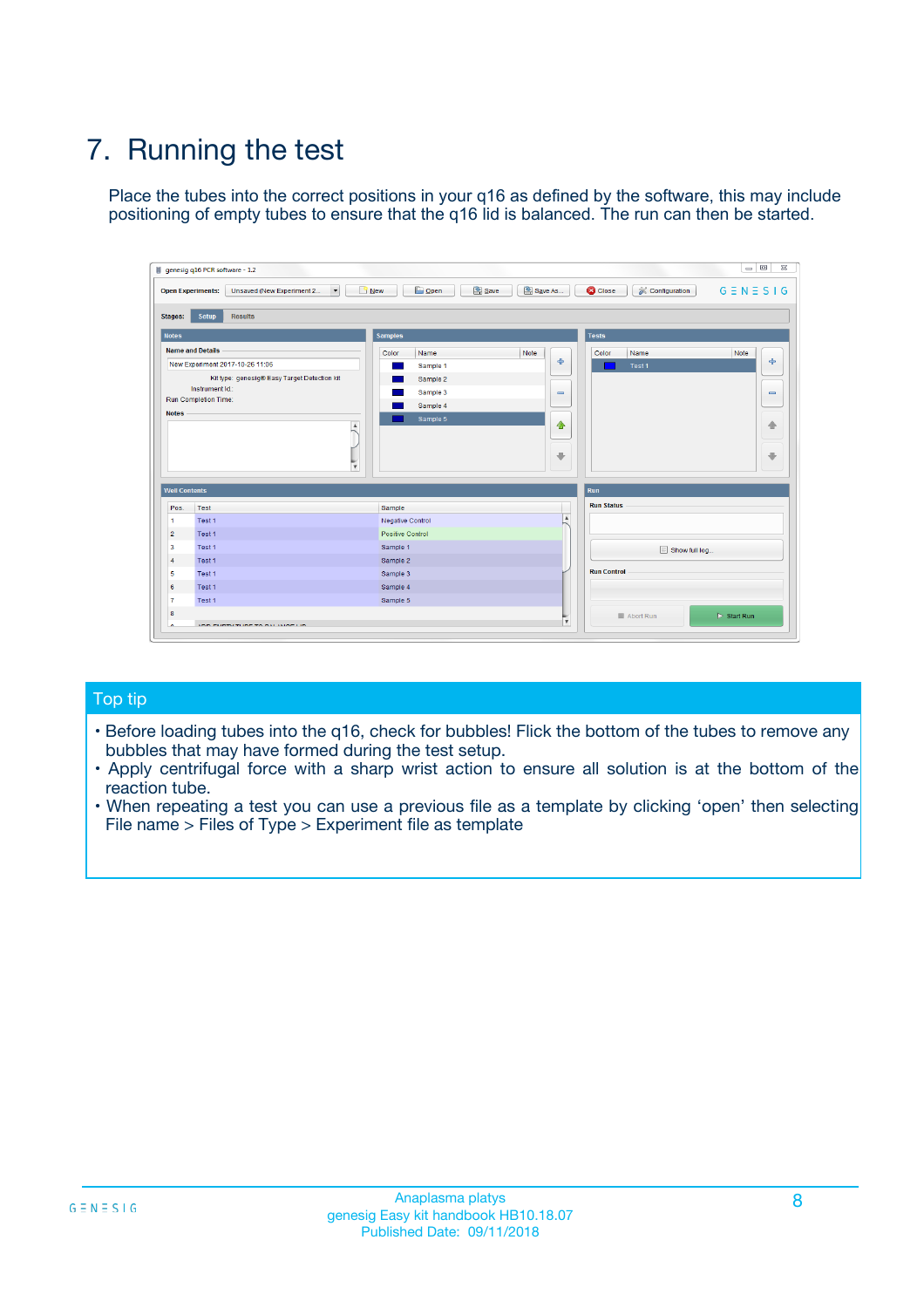## What do my results mean?

Analysis of your data is carried out automatically by the genesig q16. The following information is designed to help you fully understand a result or to troubleshoot:

### "Positive"

#### **Explanation**

Your sample has produced a positive result. Your target of interest is present and you can use the reported quantity.

"Negative"

#### **Explanation**

Your sample has produced a negative result. The target is not present in your sample.

### "Test contaminated"

#### **Explanation**

The Negative Control should be completely free of any DNA. If you see this error message it means that at some point during the setup, the Negative Control has been contaminated with DNA and has given a positive signal. This contamination has invalidated the test. The Positive Control and your test samples are both possible sources of contaminating DNA. The genesig q16 reaction tubes from previous runs will also contain very high amounts of DNA so it is important that these are carefully disposed of after the run is completed and NEVER OPENED. It may be the case that your kits have become contaminated which will lead to the same problem occurring repeatedly.

#### **Solutions**

1. Clean your working area using a commercial DNA remover solution to ensure the area is DNA free at the start of your run and re-run the test

2. If the problem persists then the kit has become contaminated and it will have to be discarded and replaced with a new kit. When you open the new kit, run a simple test to show that changing the kit has solved the problem. Prepare a test which includes only the Positive Control, the Negative Control and one 'mock sample'. For the 'mock sample' add water instead of any sample DNA. The result for the Negative Control and the mock sample should be negative indicating that contamination is no longer present.

#### **Preventive action**

An ideal lab set-up has a 'Clean area' where the test reagents are prepared and a 'sample area' where DNA samples and the Positive Control template are handled. The best workflow involves setting up all the test components (excluding the positive control template) in the clean area and then moving the tests to the sample area for sample and Positive Control addition. If this method is followed then the kit components are always kept away from possible sources of contamination. For extra security the Negative Control can be completely prepared and sealed in the clean area. All work areas should be decontaminated regularly with DNA remover.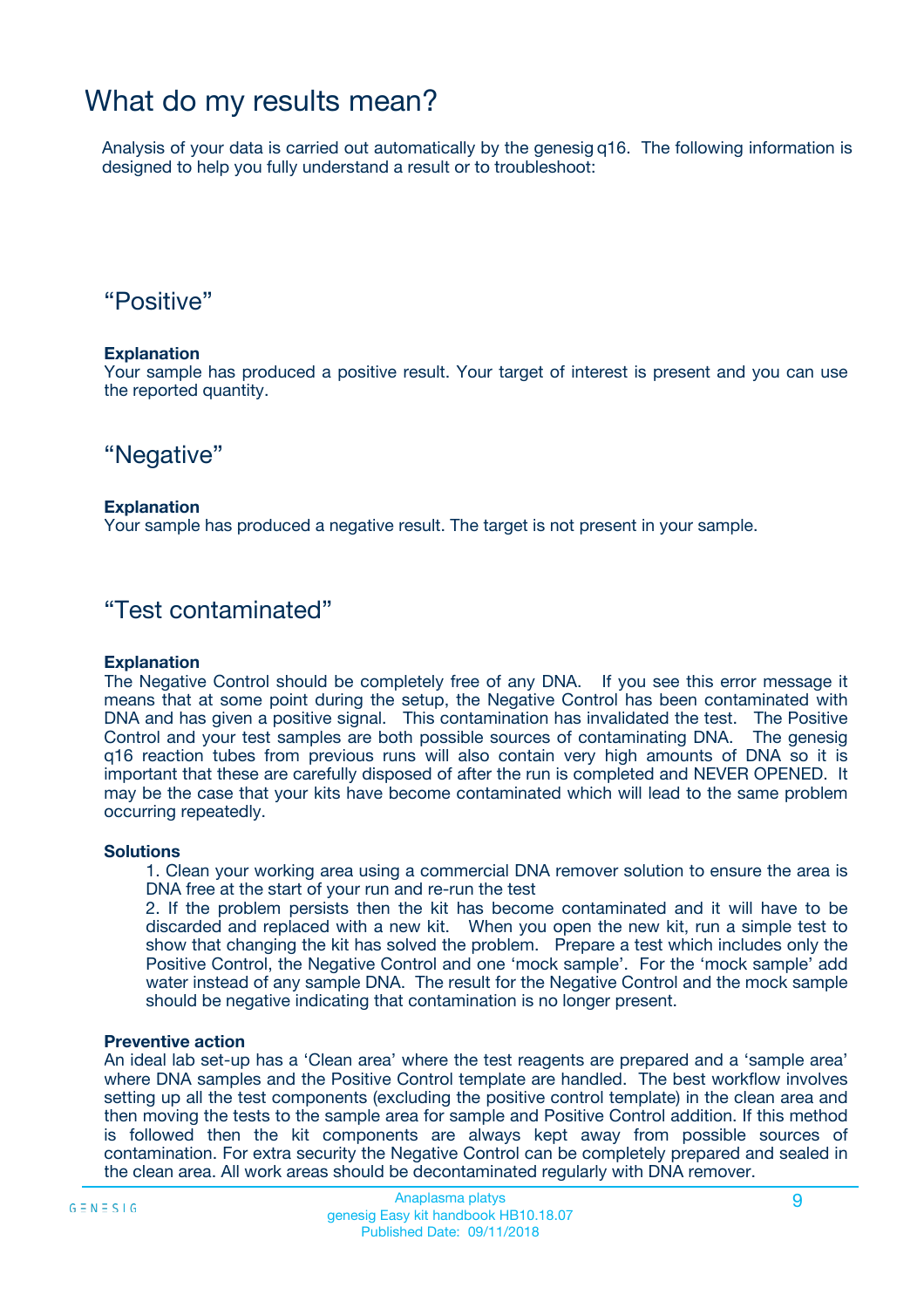### "Sample preparation failed"

#### **Explanation**

The test has failed because the quality of the sample was not high enough. The Internal Extraction Control component identifies whether the sample has been prepared correctly and is of suitable quality. This error message means that this quality control test has failed and the sample quality is not high enough for analysis.

#### **Solutions**

1. Check the sample preparation protocol for any user errors then repeat.

2. Poor quality samples can result from overloading the sample preparation protocol with too much starting material. Try reducing the amount of starting material then repeat.

3. Failing to add the Internal extraction Control DNA to your sample during the sample preparation protocol can also lead to a reported result of "sample preparation failed". Ensure that this step has not been overlooked or forgotten. If your samples are derived from an archive store or from a process separate from your genesig Easy extraction kit; you must add 5µl of Internal Extraction Control DNA into each 0.5ml of your sample to make it suitable for use on the q16.

### "Positive result, poor quality sample"

#### **Explanation**

The test is positive so if you are only interested in obtaining a 'present or absent' answer for your sample then your result is reliable. However, the test contains an Internal Extraction Control component that identifies if the sample is of high quality. This quality control test has failed and the sample is not therefore of high enough quality to accurately calculate the exact copy number of DNA present. If you require quantitative information for your sample then proceed with the solutions below.

#### **Solution**

For appropriate solutions, read the "Sample preparation failed" section of this handbook.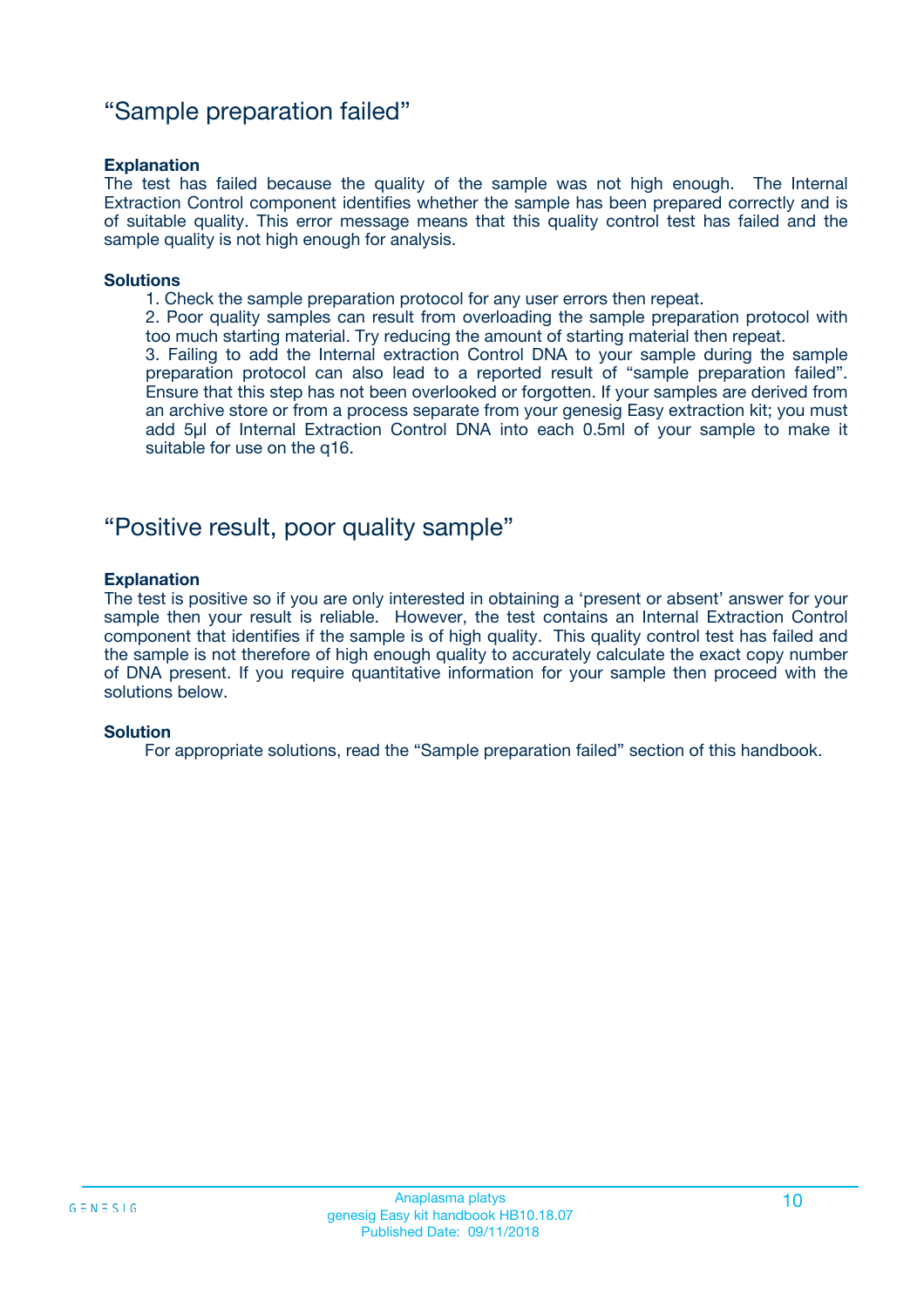### "Test failed"

#### **Explanation**

The test has failed because the Positive Control has not worked. The Positive Control is present to show that all aspects of the test are working correctly together. When this control test fails, the test as a whole is invalidated. This finding indicates that a problem has occurred in the reaction set-up part of the experiment and has nothing to do with sample preparation.

#### **Solutions**

- 1. Check the entire workflow and test set-up to look for any user errors, then repeat the test e.g. have the right colour pipettes and solutions been used with the correct tubes?
- 2. Ensure the positive and negative controls are inserted into the correct wells of your q16.

3. A component of the test may have 'gone off' due to handing errors, incorrect storage or exceeding the shelf life. When you open a new kit, run a simple test to show that changing the kit has solved the problem. Prepare a test which includes only the Positive Control, the Negative Control and one 'mock sample'. For the 'mock sample' add internal control template instead of any sample DNA. If the Positive Control works, the mock sample will now be called as a negative result.

### "Test failed and is contaminated"

#### **Explanation**

The Positive Control is indicating test failure, and the Negative Control is indicating test contamination. Please read the "Test Failed" and "Test contamination" sections of this technical support handbook for a further explanation.

#### **Solution**

For appropriate solutions, read both the "Test failed" and "Test contaminated" sections of this handbook.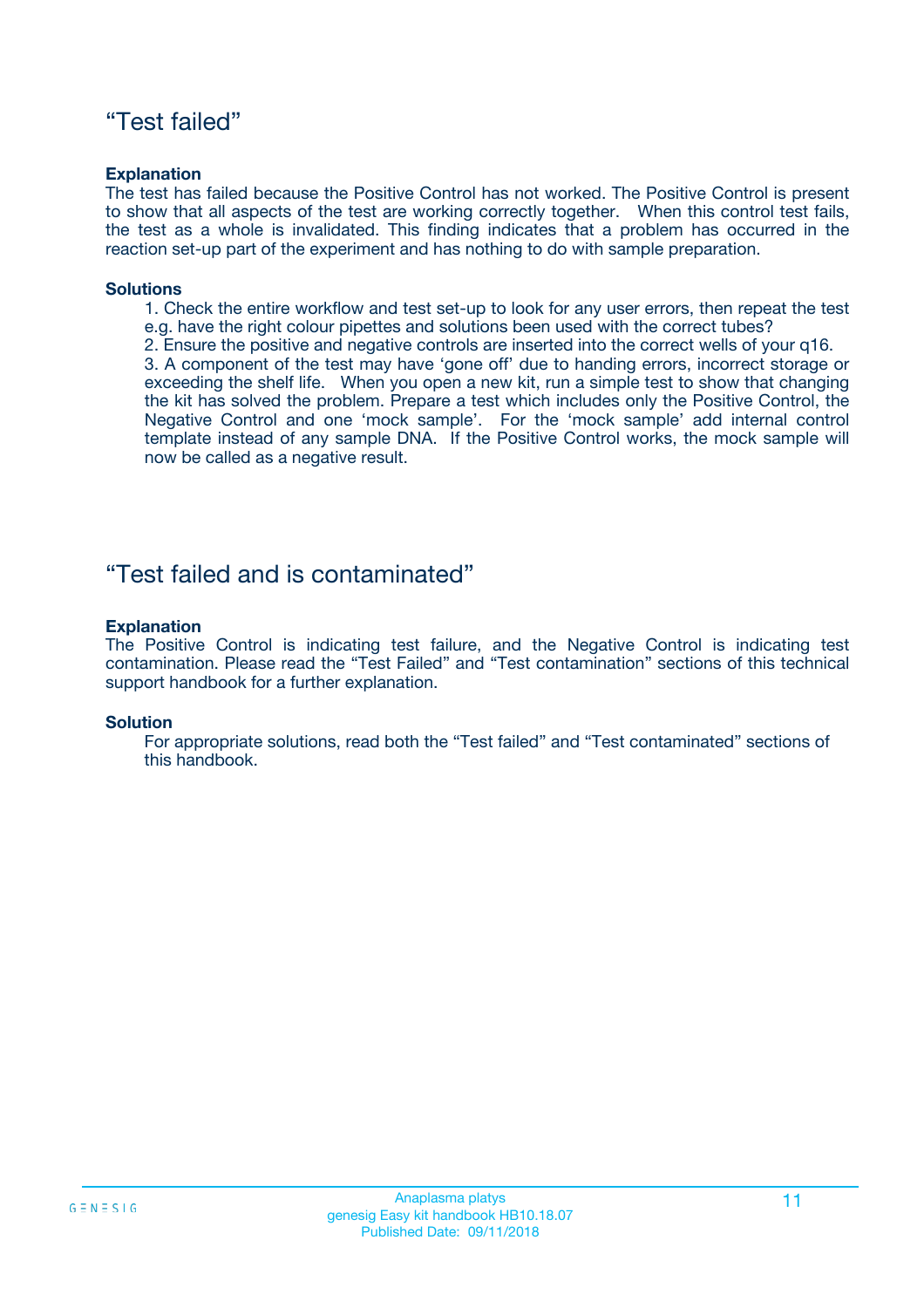## Anaplasma platys

Anaplasma platys (A.platys) is a gram-negative, nonmotile parasitic bacterium present in the genus Anaplasma. Species within this genus cause Anaplasmosis, a tickborne disease that infects red blood cells.

Anaplasmosis in its more severe form is most commonly associated with Anaplasma phagocytophilum. A.platys causes a less potent type of Anaplasmosis: thrombocytotropic anaplasmosis/infectious canine cyclic thrombocytopenia (ICCT) that leads to a periodic decrease in platelets, and is transmitted by the brown dog tick. Clinical signs of canine anaplasmosis include lethargy, high fever and tend to mirror those seen in dogs with Lyme disease; co-infection is not uncommon as both ICCT and Lyme disease are transmitted by the same tick species. During early stages of infection when platelet counts may be at their lowest, some dogs may develop bruising or bleeding.

Anaplasmosis is a zoonotic disease, known to infect humans and a range of animals. Strict tick control measures should be applied if a dog is diagnosed with anaplasmosis to prevent spread of the disease.

Serological testing via ELISA or IFA for example is prone to cross-reactivity and tends to lack in sensitivity. Real time PCR is a more sensitive and specific method for accurate identification of A. platys infection.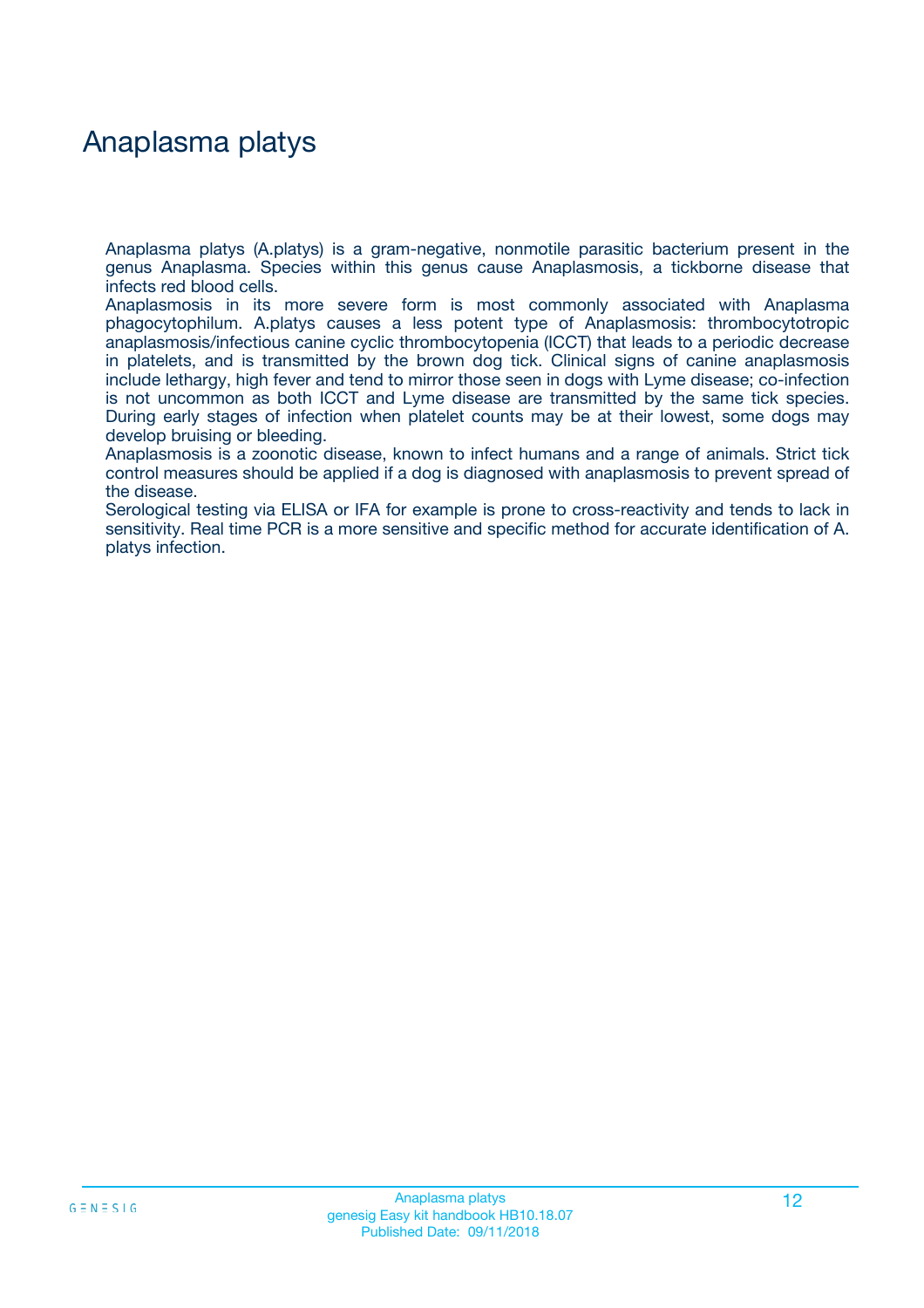## **Specificity**

The Primerdesign genesig Kit for Anaplasma platys (Path-A.platys) genomes is designed for the in vitro quantification of Path-A.platys genomes. The kit is designed to have a broad detection profile. Specifically, the primers represent 100% homology with over 95% of the NCBI database reference sequences available at the time of design.

The dynamics of genetic variation means that new sequence information may become available after the initial design. Primerdesign periodically reviews the detection profiles of our kits and when required releases new versions.

If you require further information, or have a specific question about the detection profile of this kit then please send an e.mail to enquiry@primerdesign.co.uk and our bioinformatics team will answer your question.